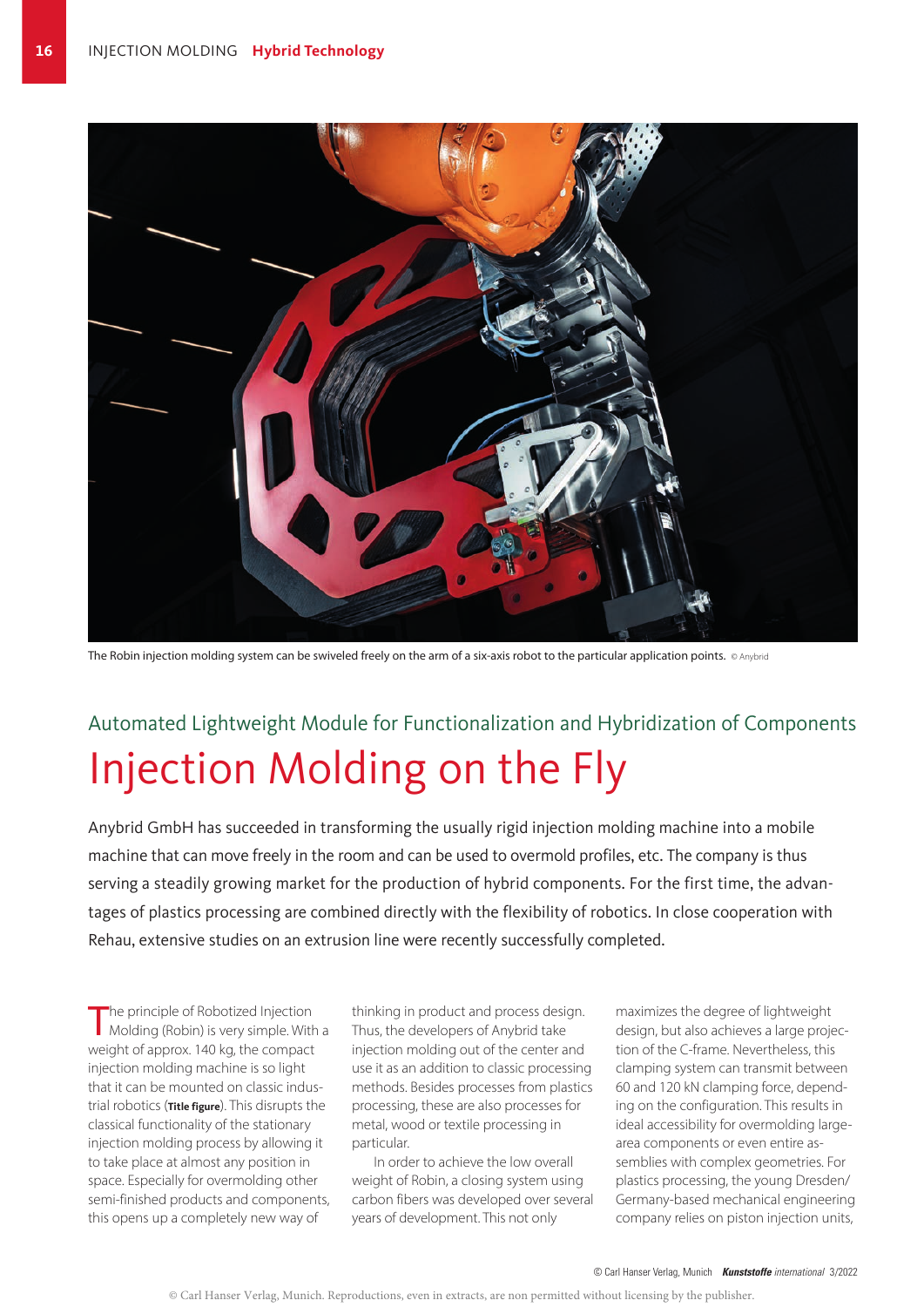

Fig. 1. The Robin module is used in the Rehau pilot line for functionalizing profiles.. © Rehau/Anybrid

which on the one hand are suitable for the implementation of small injection volumes (up to 50 g) and on the other hand contribute to the low overall weight by avoiding a plasticizing screw.

### *Applied in Extrusion*

Thanks to the exceptional mobility of the Robin system technology in combination with the necessary automation, it is now possible for the first time to integrate injection molding into continuous process lines. For example, technical profiles can be functionalized inline directly during extrusion. For this purpose, the machine moves to the profile dock and moves along in the direction of the extrusion while the element is being overmolded.

In cooperation with the innovation group of Rehau Industries, several pilot tests have been carried out in recent months. For example, the new technology was integrated directly into a production line in the Rehau Technical Center for the first time. Functional elements were applied to an extrusion profile at regular intervals (**Fig. 1**). The particular challenge here was to bring together the parameters from extrusion with those from injection molding. It is essential here to match the line speed of the profile with the process cycle and, in particular, the necessary cooling time of the overmolded functional element. The feasible process window depends on the required distance between the functional elements. However, if higher productivity is required, there is the option of using several Robin systems simultaneously in the line.

Finally, the tests with the pilot line made it possible to qualify various materials or material combinations with regard to their adhesion. For example, it was shown that good bonding strengths can be achieved with various types of plastic such as HDPE, ASA, ABS, TPE, PC and PVC, both as mono-material systems and in various combinations. This means that the entire range of outdoor and indoor applications can be covered. By implementing mono-material systems, a



Fig. 2. Various profile materials, such as aluminum, wood or composites, can be combined with functional plastic high level of recyclability can also be achieved, which is not possible with alternative joining processes such as

#### *Saving of Assembly Steps*

adhesive bonding.

Due to the short cycle times in injection molding with the Robin module of sometimes significantly less than one minute, assembly steps that would otherwise be necessary can simply be eliminated. Furthermore, due to the shaping diversity of injection molding, there is the possibility of integrating additional functionalizations in addition to the connection of the joining partners. These can be applied variably depending on the product requirements and also enable high-quality recycling at the end of the service life through the use of thermoplastics of the same type.

Compared to the conventional production of comparable products, for example on stationary injection molding machines, the application of mobile Robin technology is characterized above all by the significantly lower investment costs. Thus, large and expensive molds can be avoided and production time can be saved due to the absence of logistics that would otherwise be required to transfer the profiles to the injection molding machine. In addition, inline functionalization allows a much greater variability in terms of the distances between the applied functional elements. All in all, the application of the Robin system in extrusion lines such as those at Rehau can therefore reduce costs, increase productivity and increase the

*Kunststoffe international* 3/2022 www.kunststoffe-international.com

<sup>©</sup> Carl Hanser Verlag, Munich. Reproductions, even in extracts, are non permitted without licensing by the publisher.